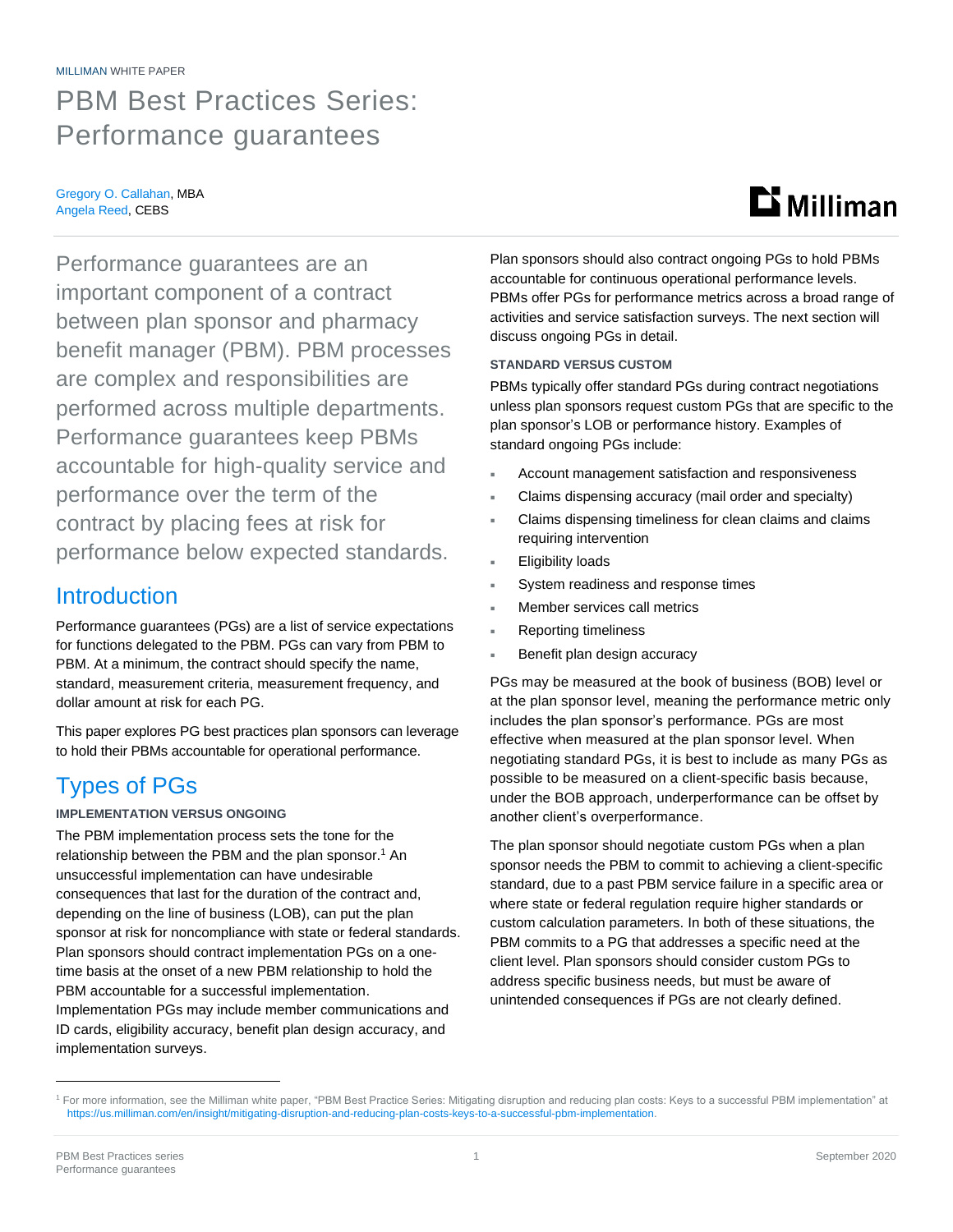### Important considerations

### **BEST-IN-CLASS CONTRACT LANGUAGE**

Effective PG contract language makes PGs specific, measurable, achievable, relevant, and timely. Best-in-class contract language for PGs includes the following elements:

- **Specific:** The PG language should be specific, so that it can be clearly understood by the plan sponsor and the PBM. It is important for the PBM account team to have a clear understanding of PGs, as this enables them to track performance and advocate PG intent to all internal partners. At a minimum, contracts should specify the name, standard, measurement criteria, measurement frequency, and dollar amount at risk for each PG. The contract should also include actionable language that clearly states what happens if the PG is met or missed.
- **Measurable:** PGs must be measurable or auditable so plan sponsors can periodically validate PBM performance. The contract should clearly state how each PG is measured. PG reporting should make all supporting data available for a plan sponsor to review. If there is a PG for a specific percentage threshold, the numerator and the denominator used to calculate that threshold should be included in the reporting. Not doing so enables a PBM to state that it has complied with the PG without providing adequate evidence.
- **Achievable:** The intent of the PGs is to incentivize the PBM to meet the standard rather than pay a penalty to the plan sponsor. Plan sponsors should not consider PG payouts as a revenue stream. If a PBM knows that it is going to miss a PG before the budget year starts, it can underwrite that amount into the contract.
- **Relevant:** The contract should only include PGs for functions delegated to the PBM. For example, if the plan sponsor has its own call center and does not utilize the PBM's call center for member calls, the PGs should not contain language related to this category.
- **Timely:** The contract should outline the timing of the quarterly and annual PG reporting. It also should indicate how many days after the end of the year the PG penalty will be paid out, if applicable.

### **Dollars at risk allocation**

PBMs offer different approaches to the total amount at risk if the PBM misses a PG. Some PBMs offer a lump sum, others a permember amount at risk, and others a percentage of the total administration fee.

Regardless of which approach the PBM uses for the total amount at risk, best-in-class language allows the plan sponsor the right to allocate the full amount at risk across its choice of PGs. Not doing so allows the PBM to dilute the payout at risk, as some or most PGs are easily met. For example, a plan sponsor may have a PG that requires claims adjudication average speed to be under five seconds. Back in the 1990s, this was a concern, as claims could take a long time to pay, causing point-of-sale (POS) processing issues. Today, this issue typically no longer exists, therefore a plan sponsor can argue this PG is important, but should not have any dollars at risk tied to the performance.

Another example is a contract that has 10 separate PGs for a total of \$100,000 amount at risk: best-in-class language would allow the plan sponsor to choose to allocate \$20,000 each to five PGs and \$0 to the other five. This enables the plan sponsor to allocate at-risk dollars to the PGs that are most relevant to its pharmacy program. Additionally, for this language to be truly effective, plan sponsors should be able change their PG allocations at the onset of each contract year.

### **Managing underperformance**

The real value of including PG language in the contract is to 1) set a performance standard, and 2) make the PBM accountable for correcting systematic or repetitious errors, noncompliance with contractual requirements, or inadequacies in claims control procedures after they have been uncovered. When the PBM misses a PG, post-PG failure contract language should require root cause analysis (RCA) that includes a clear corrective action plan (CAP), which the PBM will put in place to prevent the same issue from recurring in the next contract year. The PG payout should not be the last step in addressing any underperformance, but rather the completed RCA and CAP to ensure the missed PG does not happen again.

For PGs to be truly effective, the PG payouts should be an exception and an added expense for the PBM rather than a normal occurrence. If the same PG is missed year-over-year, this should be a red flag to the plan sponsor that the PG is not achievable by the PBM. When a plan sponsor receives a payout on a specific PG every year, it is likely that the penalty is built into the contract and the plan sponsor is paying the amount elsewhere.